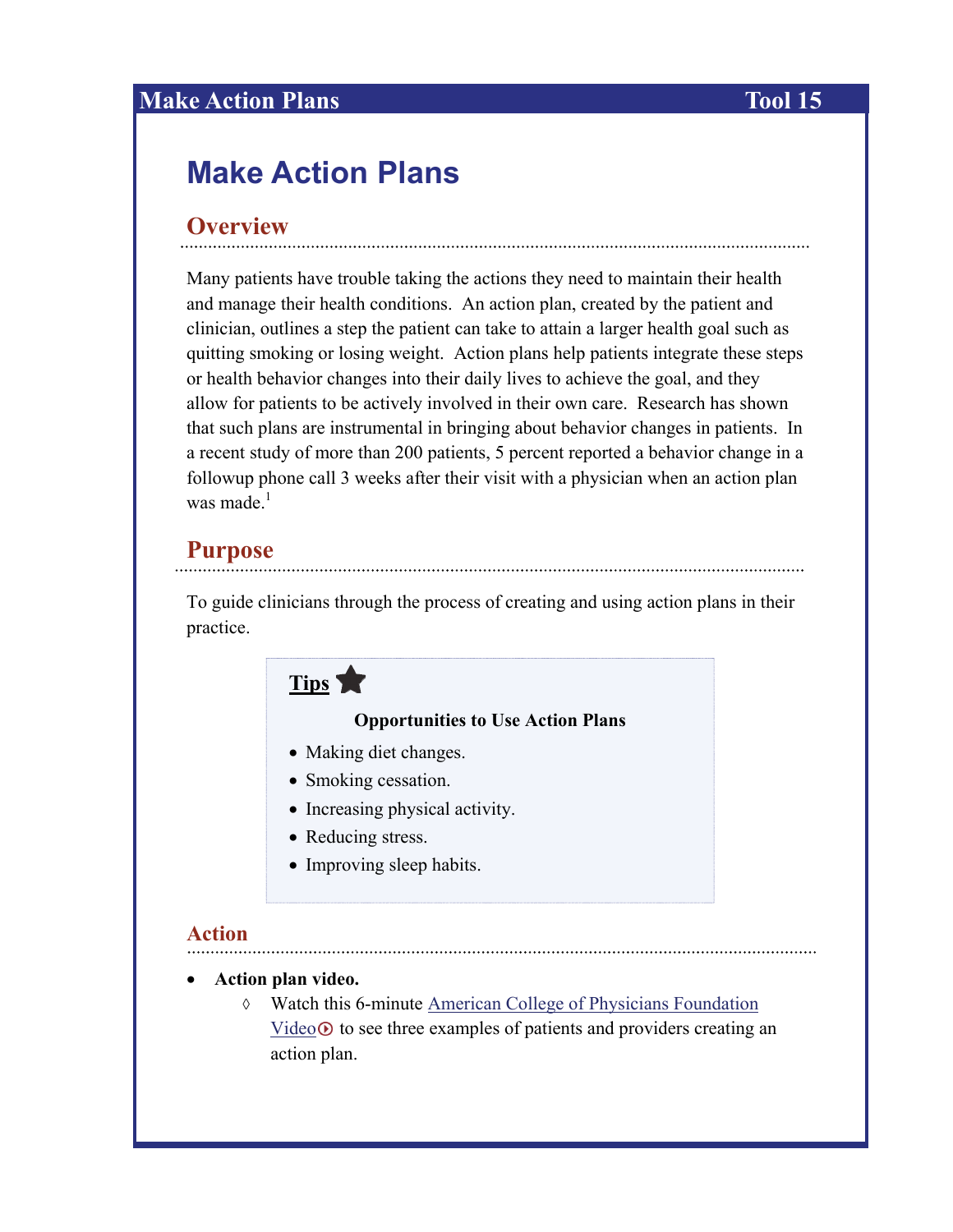## **Make Action Plans** Tool 15

#### **Action plan forms.**

- $\Diamond$  Below are two options for action plan forms:
	- [Action Plan Project](http://www.familymedicine.medschool.ucsf.edu/community_service/actionPlan.aspx)  $\bigcirc$  by the University of California at San Francisco Department of Family and Community Medicine has action plans in English, Spanish, and Chinese.
	- $\triangleright$  [The Action Plan Form](http://www.nchealthliteracy.org/toolkit/tool15A.doc)  $\blacksquare$  in this toolkit can be modified to fit your needs.

#### **Create action plans with patients.**

- **Motivation:** If a patient does not express the motivation to change, then the patient is not ready for an action plan. The goal must be important to the patient for the plan to be successful.
- **Created by the patient:** The patient must determine the goal with the provider's guidance.
- **Small and realistic:** Brainstorm small, specific, and realistic steps the patient can take to achieve the goal that can be re-revaluated over a short time period, like a week.
- **One step at a time:** Have the patient pick one specific step that he or she is likely to implement.
- **Fill out the form:** Outline what, how much, when, and how often they will do the step.
- **Assess confidence:** Assess the patient's confidence by asking, "How confident are you that you can follow this action plan?" A patient should feel confident, stating a 7 or higher on a scale of 0-10 on confidence. If they are not, revise the goal so the patient feels confident they can achieve it.
	- Ask the patient, "What might stop you from following this action plan?" Problem solve about how to overcome barriers.
- **Make a copy of the action plan:** Give a copy to the patient, and place a copy in the patient's chart.

#### **Followup.**

- **Followup is very important;** it lets the patient know that you are interested in helping them achieve behavior changes. Options for followup include a phone call or meeting during an office visit.
- **If the goal was not achieved,** the followup can help to redefine a goal that can be achieved and result in recognized progress for the patient.